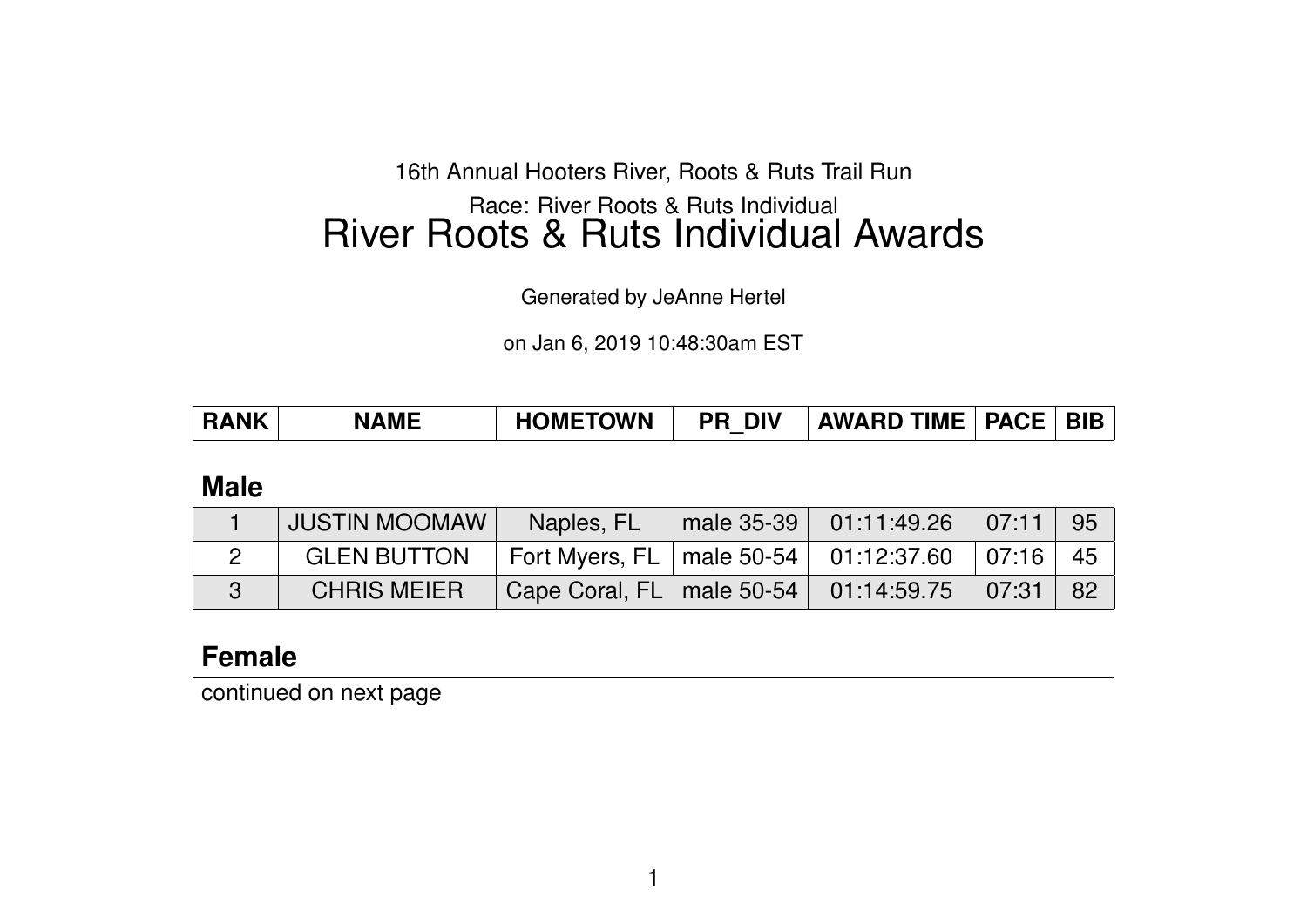| <b>RANK</b> | <b>NAME</b>            | <b>HOMETOWN</b>   | <b>PR DIV</b>  | <b>AWARD TIME   PACE   BIB</b> |       |     |
|-------------|------------------------|-------------------|----------------|--------------------------------|-------|-----|
|             | <b>KELLY BRITTON</b>   | Lehigh Acres, FL  | female 40-44   | 01:30:15.29                    | 09:03 | 144 |
|             | <b>HOLLY KISTLER</b>   | Naples, FL        | female 30-34   | 01:30:48.33                    | 09:06 | -96 |
| 3           | <b>TAYLOR TENDRICH</b> | Boynton Beach, FL | female $25-29$ | 01:31:39.47                    | 09:11 | 37  |

# **Male Masters**

|   | <b>GLEN BUTTON</b>   | Fort Myers, FL | male 50-54 | 01:12:37.60 | <del>07:16</del> | 45                    |
|---|----------------------|----------------|------------|-------------|------------------|-----------------------|
|   | CHRIS MEIER          | Cape Coral, FL | male 50-54 | 01:14:59.75 | <del>07:31</del> | $\theta$ <sup>2</sup> |
|   | <b>ROBERT KOHNEN</b> | Sarasota, FL   | male 55-59 | 01:19:50.47 | 08:00            | 34                    |
|   | <b>JOHN GERVASE</b>  | Fort Myers, FL | male 55-59 | 01:22:08.56 | 08:14            | 161                   |
| 3 | <b>TRELL LANG</b>    | Fort Myers, FL | male 45-49 | 01:22:19.93 | 08:15            | 43                    |

# **Female Masters**

| <u>IZEL LV. DDITTANI</u><br>NEELT DI 11 TUN | Lehigh Acres, FL     | female 40-44 | 01:30:15.29 | <del>09:03</del> | $+44$ |
|---------------------------------------------|----------------------|--------------|-------------|------------------|-------|
| <b>CYNTHIA WASHAM</b>                       | ' Jensen Beach, FL . | female 60-64 | 01:32:58.20 | 09:18            |       |
| <b>SHERI WEINSTEIN</b>                      | Sarasota, FL         | female 50-54 | 01:33:20.83 | 09:21            | 35    |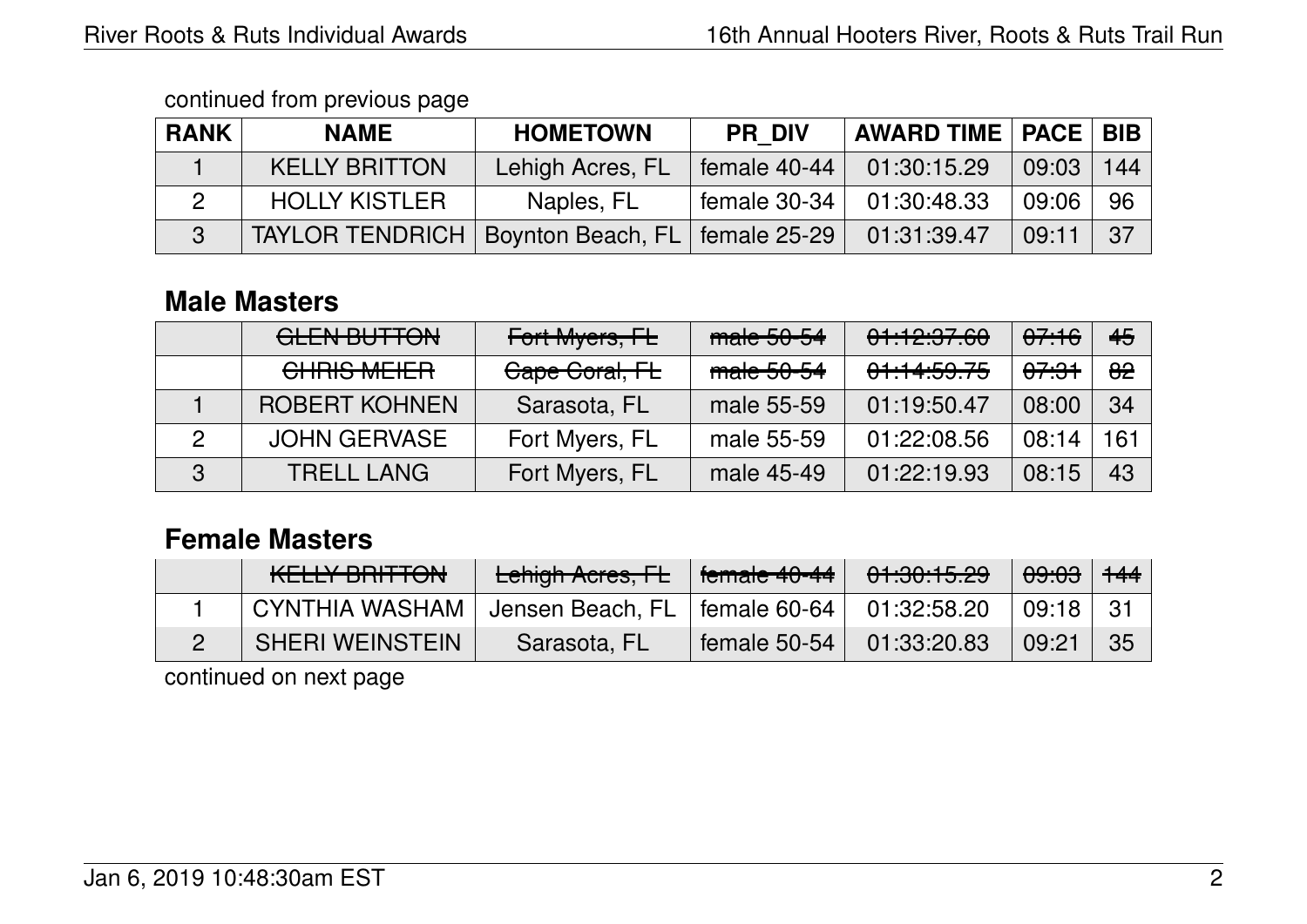| <b>RANK</b> | <b>NAME</b> | <b>HOMETOWN</b>                                                   | <b>PR DIV</b> | <b>AWARD TIME   PACE   BIB  </b> |       |      |
|-------------|-------------|-------------------------------------------------------------------|---------------|----------------------------------|-------|------|
|             |             | MELODY JANSON   Saint Petersburg, FL   female 55-59   01:35:09.55 |               |                                  | 09:32 | - 26 |

## **Male Grandmasters**

|   | <b>GLEN BUTTON</b>   | Fort Myers, FL          | male 50-54 | 01:12:37.60 | <del>07:16</del> | 45                    |
|---|----------------------|-------------------------|------------|-------------|------------------|-----------------------|
|   | CHRIS MEIER          | Cape Coral, FL          | male 50-54 | 01:14:59.75 | <del>07:31</del> | $\theta$ <sup>2</sup> |
|   | ROBERT KOHNEN        | <del>Sarasota, FL</del> | male 55-59 | 01:19:50:47 | <del>08:00</del> | $\frac{1}{24}$        |
|   | <b>JOHN GERVASE</b>  | Fort Myers, FL          | male 55-59 | 01:22:08.56 | <del>08:14</del> | $+6+$                 |
|   | <b>ANDREAS BOEHM</b> | Cape Coral, FL          | male 60-64 | 01:22:28.54 | 08:15            | 155                   |
| 2 | <b>MICHAEL BRAVO</b> | Fort Myers, FL          | male 55-59 | 01:23:02.54 | 08:19            | 80                    |
| 3 | <b>LARRY BLACK</b>   | Fort Myers, FL          | male 60-64 | 01:23:43.57 | 08:23            | 83                    |

# **Female Grandmasters**

| $Q$ VAITHIA WAQHAM<br><u>UTIVITIIA WAJHAM</u>          | Janger Desah FL<br><u>JUISUI DUAUI, IL</u>  | female CO CA<br>T <del>omaic ou-04</del>   | 0.41005000<br><del>01.02.00.20</del>   | <del>09:18</del> | $\overline{\mathbf{H}}$ |
|--------------------------------------------------------|---------------------------------------------|--------------------------------------------|----------------------------------------|------------------|-------------------------|
| <u>CLIEDI WEINICTEIN</u><br><del>UNENI WEINOTEIN</del> | $C$ oroooto $FL$<br><del>Jarasula. TE</del> | f<br>T <del>omaic JU-J4</del>              | مو مورومبهم<br><del>ण .งง.zv.oง</del>  | <del>09:21</del> | $\frac{1}{2}$           |
| MELONY IMPONE<br><b>MLLOUT JAINJUN</b>                 | Saint Petersburg, FL                        | female EE EQ<br>$\overline{1}$ דר-סכר סודו | 0.4.05,0055<br>ᠸᠸ.ᢏᠸ.ᠸᠸ. <del>ਜ਼</del> | <del>09:32</del> | 26                      |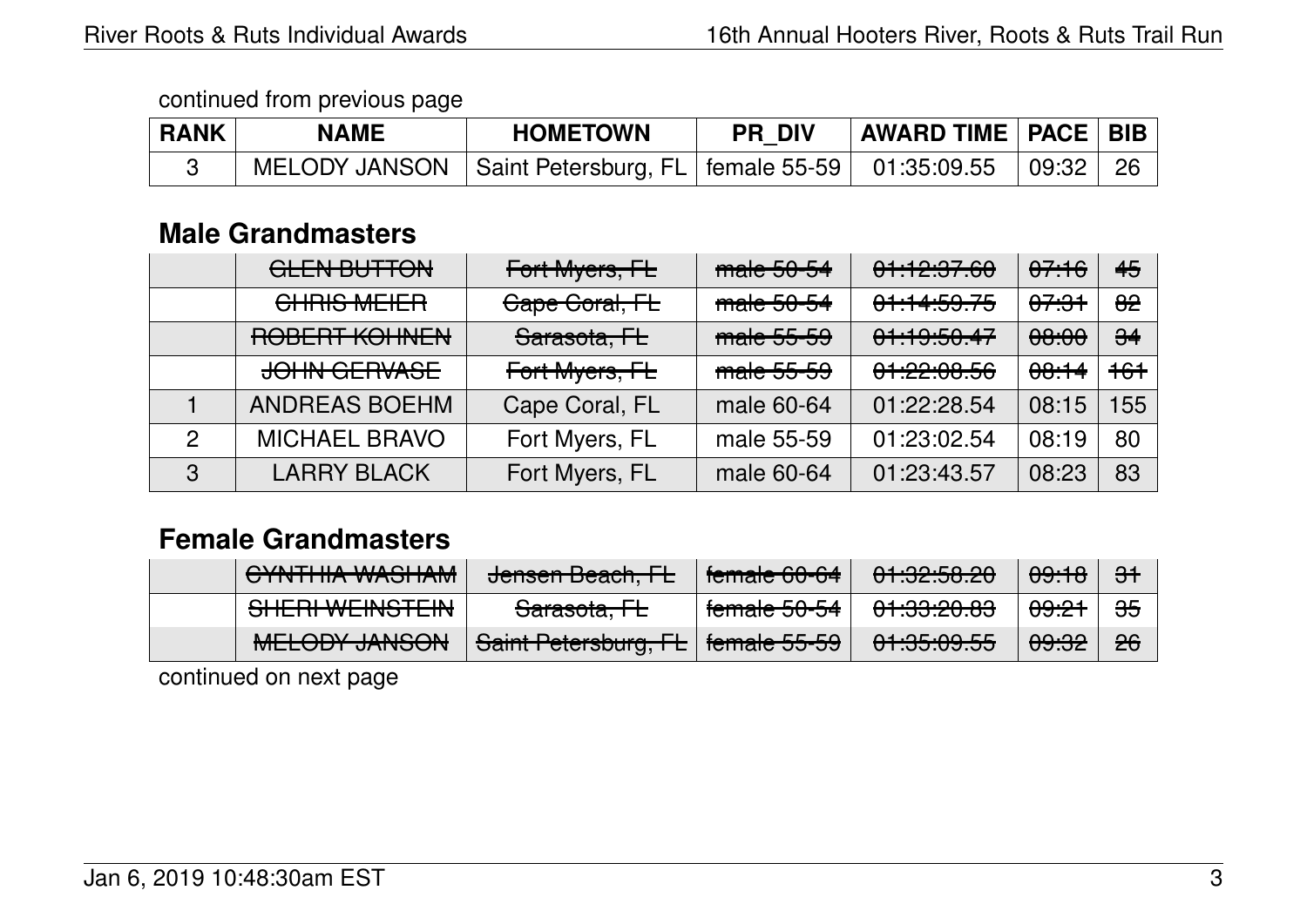| <b>RANK</b> | <b>NAME</b>            | <b>HOMETOWN</b> | <b>PR DIV</b>                            | <b>AWARD TIME   PACE   BIB</b> |       |     |
|-------------|------------------------|-----------------|------------------------------------------|--------------------------------|-------|-----|
|             | <b>SUZI REINHEIMER</b> | Fort Myers, FL  | $\frac{1}{2}$ female 55-59 $\frac{1}{2}$ | 01:36:19.66                    | 09:39 | 85  |
|             | <b>MARY O'BRIEN</b>    | Saint Paul, MN  | female 55-59                             | 01:39:58.67                    | 10:01 | 29  |
|             | LISA ROETH             | Fort Myers, FL  | female 50-54                             | 01:40:12.98                    | 10:02 | 146 |

# **Male Senior Grandmasters**

| ANDREAS BOEHM             | Cape Coral, FL | $male 60-64$ | 01:22:20.54                                    | <del>08:15</del> | <del>155</del> |
|---------------------------|----------------|--------------|------------------------------------------------|------------------|----------------|
| <b>LARRY BLACK</b>        | Fort Myers, FL | male 60-64   | <u>A A A A L T</u><br><del>ਗ਼.८ਗ਼.੧ਗ਼.ਗ਼</del> | <del>08:23</del> | <del>83</del>  |
| <b>JEFFREY WINGENROTH</b> | Fort Myers, FL | male 60-64   | 01:36:42.92                                    | 09:42            | 143            |
| <b>LANE NAPOLI</b>        | Fort Myers, FL | male 65-69   | 01:39:46.80                                    | 10:00            | 48             |
| <b>STEVEN PRIEST</b>      | Fort Myers, FL | male 60-64   | 01:43:36.91                                    | 10:23            | 113            |

# **Female Senior Grandmasters**

| <u>UTIVITIIA WAJIIAM</u> | Jensen Beach, FL   female 60-64      |                | 01:32:58.20 | <del>09:18</del> | - <del>31</del> |
|--------------------------|--------------------------------------|----------------|-------------|------------------|-----------------|
| <b>MARY RINE</b>         | Alva, FL                             | female $60-64$ | 01:48:20.18 | 10:51            | 135             |
| ANKE HILDRETH            | Jekyll Island, GA   female 65-99   I |                | 01:56:08.01 | 11:38            |                 |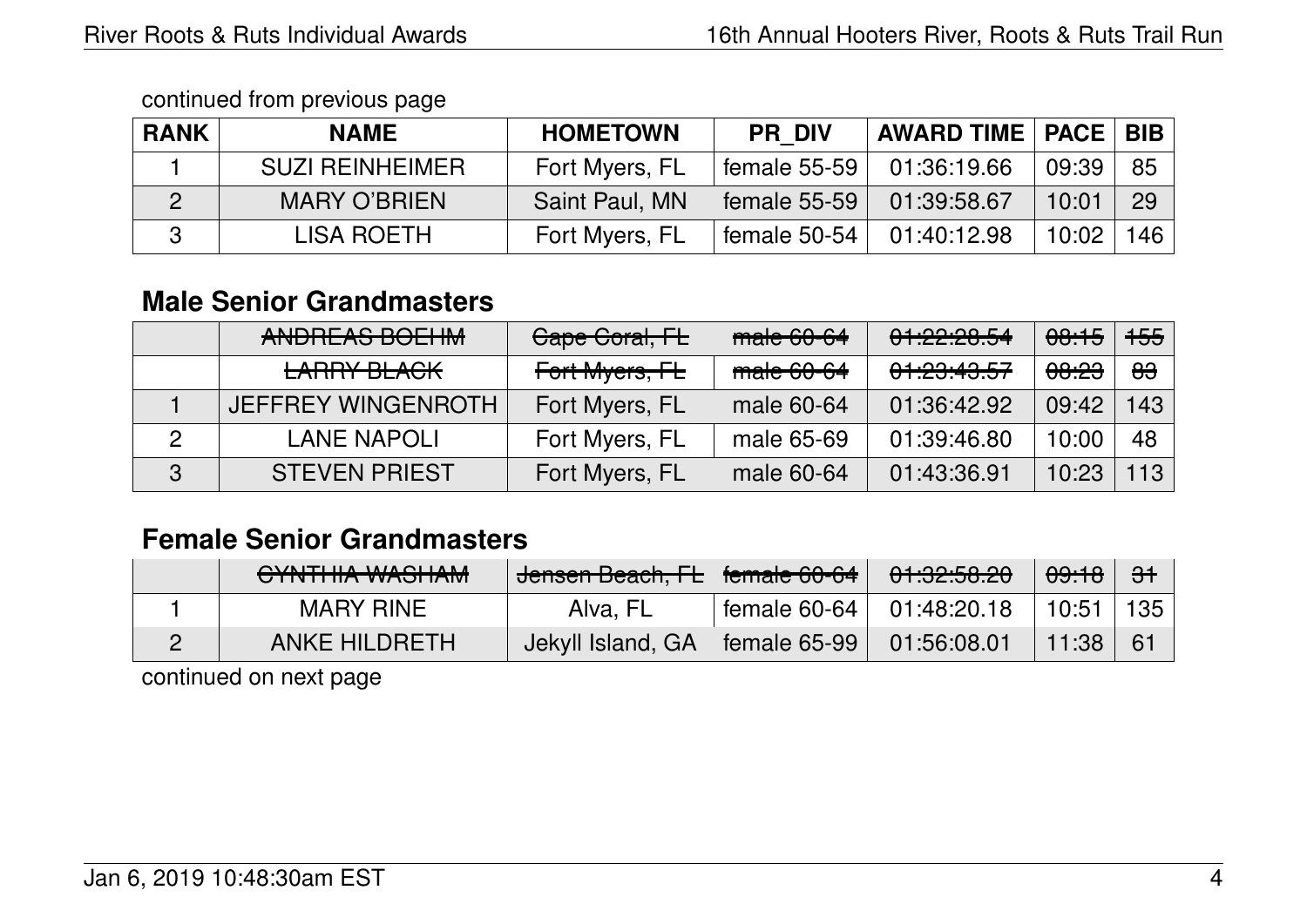| <b>HOMETOWN</b><br><b>BIB</b><br><b>PACE</b><br><b>DIV</b><br><b>TIME</b><br><b>NAME</b><br>KANK<br><b>AWARD</b><br>DC |
|------------------------------------------------------------------------------------------------------------------------|
|------------------------------------------------------------------------------------------------------------------------|

#### **male 1-19**

| <b>RILEY BELFER</b>   | Fort Myers, FL                   | male $1-19$ | 01:50:05.15 | $^{\backprime}$ 11:01 $^{\backprime}$ | 55 |
|-----------------------|----------------------------------|-------------|-------------|---------------------------------------|----|
| <b>CALEB DEMEYERE</b> | $\mathsf{\mathsf{c}}$ abelle, FL | male 1-19   | 02:36:39.69 | 15:40   130                           |    |

## **male 20-24**

| DARIN DE LELYS | Fort Myers, FL   male 20-24   01:18:57.07   07:54   89 |  |  |
|----------------|--------------------------------------------------------|--|--|
|                |                                                        |  |  |

## **female 20-24**

| VIVIANA MENDOZA      | Lehigh Acres, FL   female 20-24 |                              | 01:33:35.45 | 09:22     | -84 |
|----------------------|---------------------------------|------------------------------|-------------|-----------|-----|
| VANESSA MASTROPOLA   | Fort Myers, FL                  | female 20-24   $01:57:13.41$ |             | 11:44 112 |     |
| <b>SAVANNAH ROSS</b> | Cape Coral, FL                  | female 20-24                 | 02:00:52.88 | 12:06     | 100 |

# **male 25-29**

| <b>BRAWLEY ADAMS</b>                                                                                            | Fort Myers, FL   male 25-29   01:18:49.69   07:53   86 |  |  |
|-----------------------------------------------------------------------------------------------------------------|--------------------------------------------------------|--|--|
| the contract of the contract of the contract of the contract of the contract of the contract of the contract of |                                                        |  |  |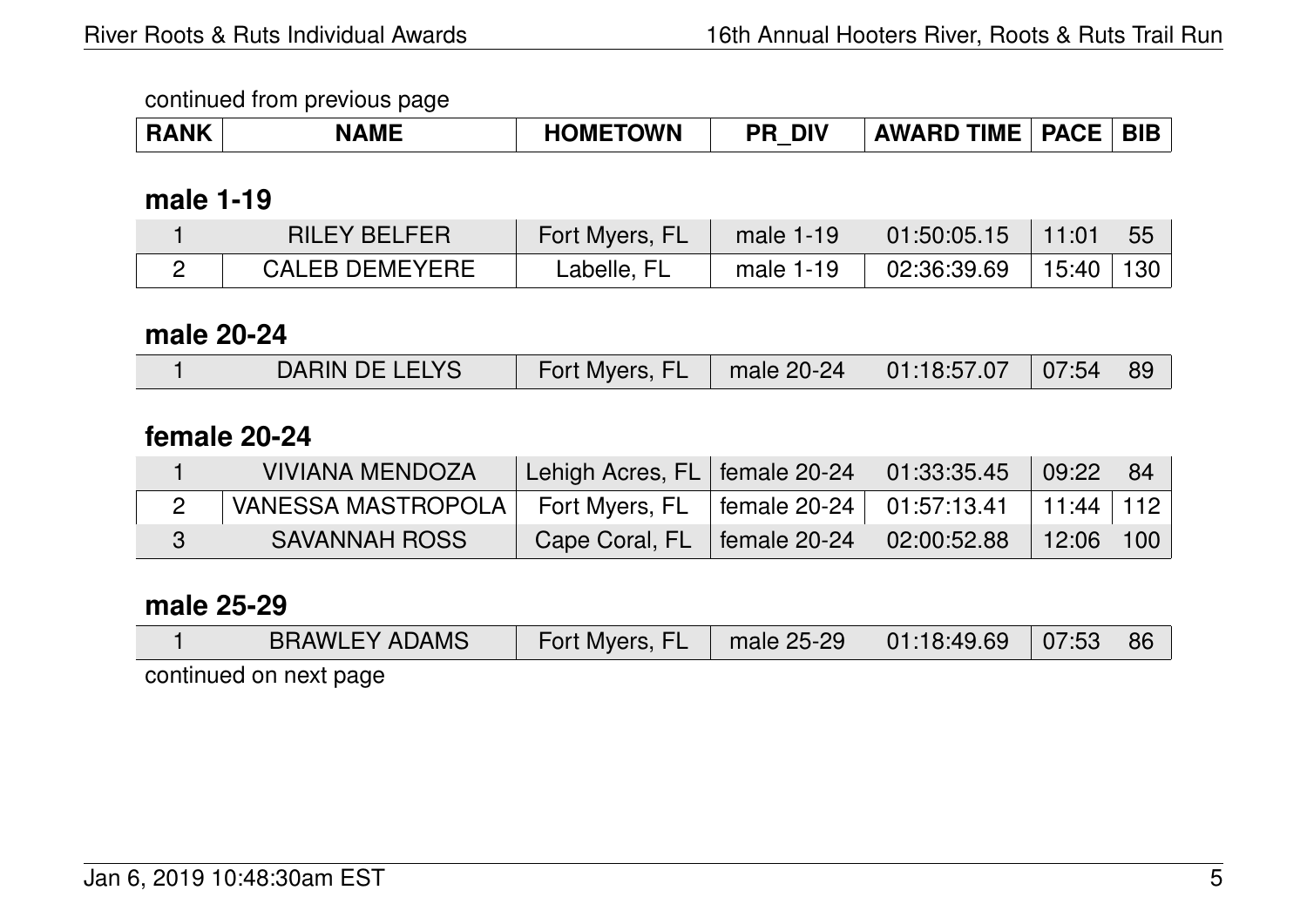| <b>RANK</b> | <b>NAME</b>          | <b>HOMETOWN</b>      | <b>PR DIV</b> | AWARD TIME   PACE   BIB |       |     |
|-------------|----------------------|----------------------|---------------|-------------------------|-------|-----|
|             | RYAN APT             | Miami, FL            | male 25-29    | 01:31:39.26             | 09:10 | -39 |
|             | <b>BRIAN SIMPSON</b> | North Fort Myers, FL | male 25-29    | 01:40:37.25             | 10:04 | 92  |

## **female 25-29**

| <b>TAYLOR TENDRICH</b> | Boynton Beach, FL | $\vert$ female 25-29       | <del>01:31:39.47</del> | <del>09:10</del> | <del>37</del> |
|------------------------|-------------------|----------------------------|------------------------|------------------|---------------|
| MOLLY AMADOR           | Fort Myers, FL    | female 25-29   01:45:39.17 |                        | 10:34            | ∣ 137 I       |
| MEGAN HURRELL          | Naples, FL        | female $25-29$             | 01:50:23.95            | 11:03            | 153           |

## **male 30-34**

| C. JUSTIN PROCTOR    | Sanibel, FL    | male 30-34   | 01:25:18.77 | 08:32 |     |
|----------------------|----------------|--------------|-------------|-------|-----|
| <b>COLIN CILLADI</b> | Boca Raton, FL | male 30-34   | 01:33:43.41 | 09:23 |     |
| <b>KEVIN KRELL</b>   | Fort Myers, FL | male $30-34$ | 01:34:30.61 | 09:28 | -66 |

## **female 30-34**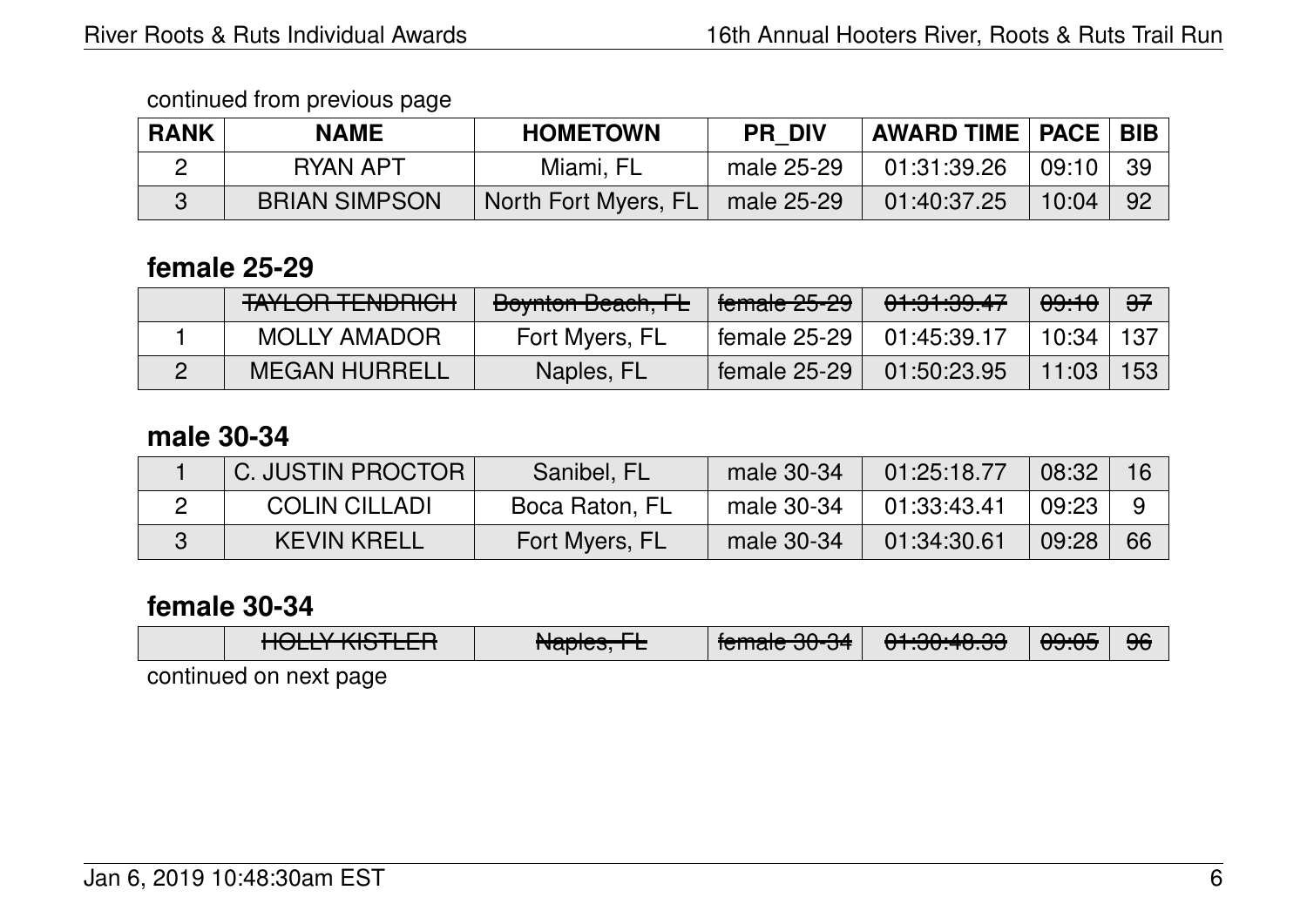| <b>RANK</b> | <b>NAME</b>             | <b>HOMETOWN</b>    | <b>PR DIV</b>  | <b>AWARD TIME   PACE   BIB  </b> |       |     |
|-------------|-------------------------|--------------------|----------------|----------------------------------|-------|-----|
|             | <b>COLBY HAZEWINKEL</b> | Naples, FL         | female $30-34$ | 01:50:45.87                      | 11:05 | 129 |
|             | <b>NICOLE FINNICUM</b>  | Fort Myers, FL     | female $30-34$ | 01:52:05.56                      | 11:13 | 105 |
|             | <b>MEGAN JENSEN</b>     | Lehigh Acres, $FL$ | female 30-34   | 01:59:32.85                      | 11:58 | 73. |

## **male 35-39**

| HICTINI MOOMMU<br><del>JUJI IN MUUNIAW</del> | Naples, FL     | $male$ 35-39 | 01:11:49.26 | 07.11 | <del>95</del> |
|----------------------------------------------|----------------|--------------|-------------|-------|---------------|
| DANIEL HOWE                                  | Sarasota, FL   | male 35-39   | 01:20:19.31 | 08:02 | 115           |
| <b>KYLE STROM</b>                            | Fort Myers, FL | male 35-39   | 01:20:24.29 | 08:03 | 158           |
| LAWRENCE MARTIN                              | Naples, FL     | male 35-39   | 01:27:01.81 | 08:43 | -94           |

# **female 35-39**

| <b>JESSICA VANVALKENBURGH</b> | Stuart, FL | female 35-39   | 01:47:24.25 | 10:45          | -93 |
|-------------------------------|------------|----------------|-------------|----------------|-----|
| LIZ PSOTA                     | Naples, FL | female $35-39$ | 01:50:04.20 | $+11:01$       | -52 |
| <b>ERIN BRAHMS</b>            | Naples, FL | female 35-39   | 01:50:08.17 | $\angle$ 11:01 | -49 |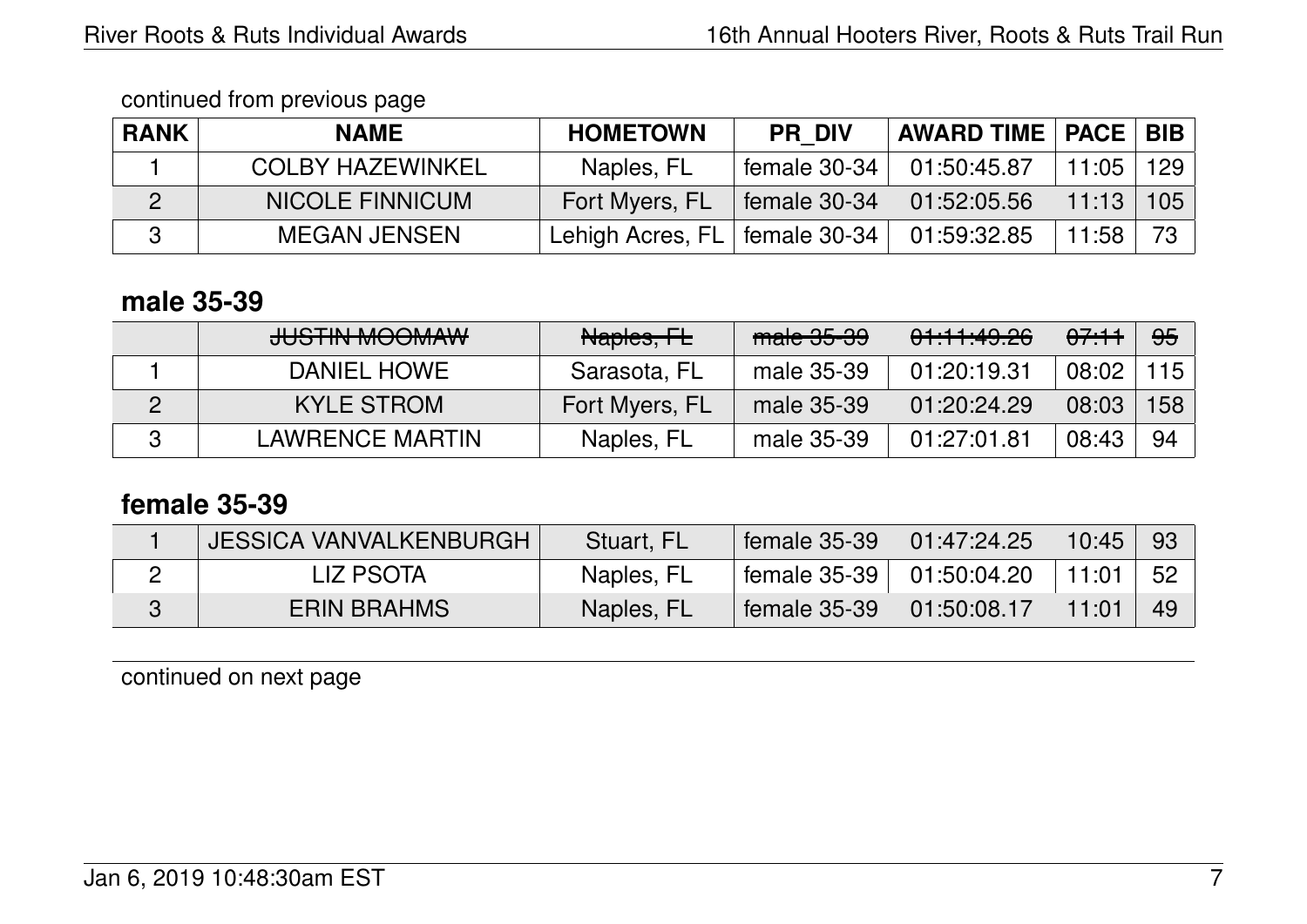| <b>RANK</b> | <b>NAME</b>             | <b>HOMETOWN</b> | <b>PR DIV</b> | <b>AWARD TIME   PACE  </b> |       | <b>BIB</b> |
|-------------|-------------------------|-----------------|---------------|----------------------------|-------|------------|
| male 40-44  |                         |                 |               |                            |       |            |
|             | <b>SCOTT MCCONNELEE</b> | Naples, FL      | male 40-44    | 01:22:22.87                | 08:15 | 157        |
| 2           | <b>SAM TROYER</b>       | Cape Coral, FL  | male 40-44    | 01:27:23.63                | 08:45 | 110        |
| 3           | <b>MICHAEL AHLBORN</b>  | Cape Coral, FL  | male 40-44    | 01:27:27.12                | 08:45 | 131        |

## **female 40-44**

| <u>IZEL LV DDITTANI</u><br>KEELT DI 11 TUN | Lehigh Acres, FL   female 40-44 |                | 01:30:15.29 | 09:02 | $+44$ |
|--------------------------------------------|---------------------------------|----------------|-------------|-------|-------|
| <b>PATRICIA BELL</b>                       | Fort Myers, FL                  | female $40-44$ | 01:37:04.87 | 09:43 | 149 l |
| EILEEN COHEN                               | Cape Coral, FL                  | female $40-44$ | 01:52:03.00 | 11:13 | 24    |
| ROSE FARNSWORTH                            | Alva, FL                        | female 40-44   | 01:55:59.52 | 11:36 | 123   |

## **male 45-49**

| <b>TOFLL LANO</b><br>TITLEL LAITU | Fort Myers, FL  | male 45-49 | 01:22:19.93 | <del>00:15</del> | 43  |
|-----------------------------------|-----------------|------------|-------------|------------------|-----|
| <b>JERRY PIANTO</b>               | Naples, FL      | male 45-49 | 01:27:10.22 | 08:44            | 147 |
| <b>BRIAN REEDS</b>                | Lindsay, Canada | male 45-49 | 01:30:03.61 | 09:01            | 133 |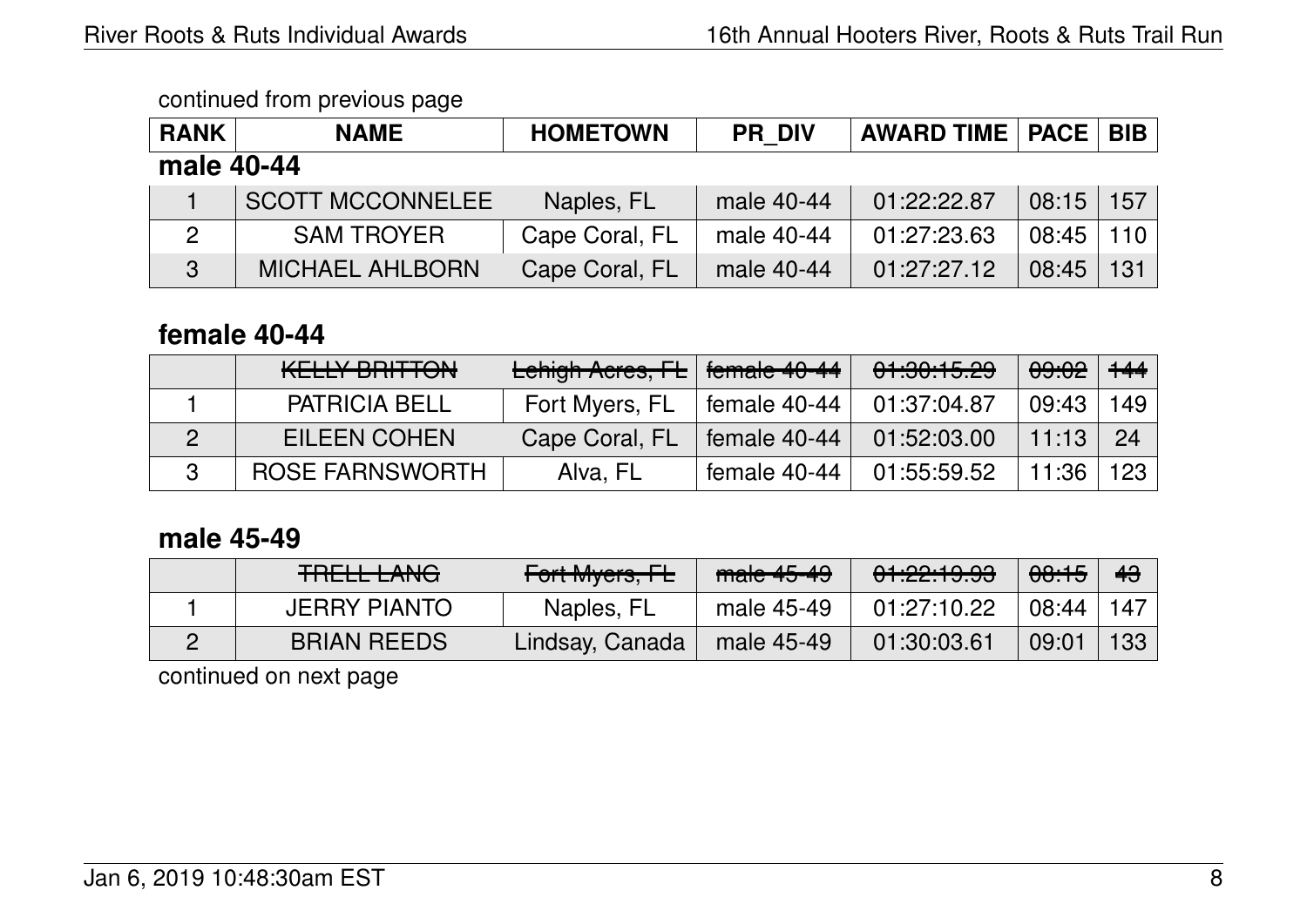| <b>RANK</b> | <b>NAME</b>        | <b>HOMETOWN</b>             | <b>PR DIV</b> | <b>AWARD TIME   PACE   BIB  </b> |           |  |
|-------------|--------------------|-----------------------------|---------------|----------------------------------|-----------|--|
|             | <b>CHRIS SCOTT</b> | Cape Coral, FL   male 45-49 |               | 01:30:38.39                      | 09:04 117 |  |

#### **female 45-49**

| LORI MOORE                                                        | Fort Myers, FL   female $45-49$   $01:41:07.19$                 |  | $10:07$   152 |  |
|-------------------------------------------------------------------|-----------------------------------------------------------------|--|---------------|--|
| <b>TARA OLSON</b>                                                 | Fort Myers, FL   female $45-49$   $01:42:55.91$   $10:18$   145 |  |               |  |
| GRETCHEN PETRIE   Fort Myers, FL   female $45-49$   $01:59:14.97$ |                                                                 |  | 11:56         |  |

## **male 50-54**

|   | <b>GLEN BUTTON</b>    | Fort Myers, FL | male 50-54 | 01:12:37.60 | <del>07:16</del> | 45  |
|---|-----------------------|----------------|------------|-------------|------------------|-----|
|   | <b>CHRIS MEIER</b>    | Gape Goral, FL | male 50-54 | 01:14:59.75 | <del>07:30</del> | 82  |
|   | <b>JOBY KOLSUN</b>    | Fort Myers, FL | male 50-54 | 01:28:48.94 | 08:53            | 125 |
|   | <b>RUSS KOZAR</b>     | Fort Myers, FL | male 50-54 | 01:28:53.90 | 08:54            | 162 |
| 3 | <b>TIMOTHY LYSTER</b> | Naples, FL     | male 50-54 | 01:29:01.97 | 08:55            | 141 |

# **female 50-54**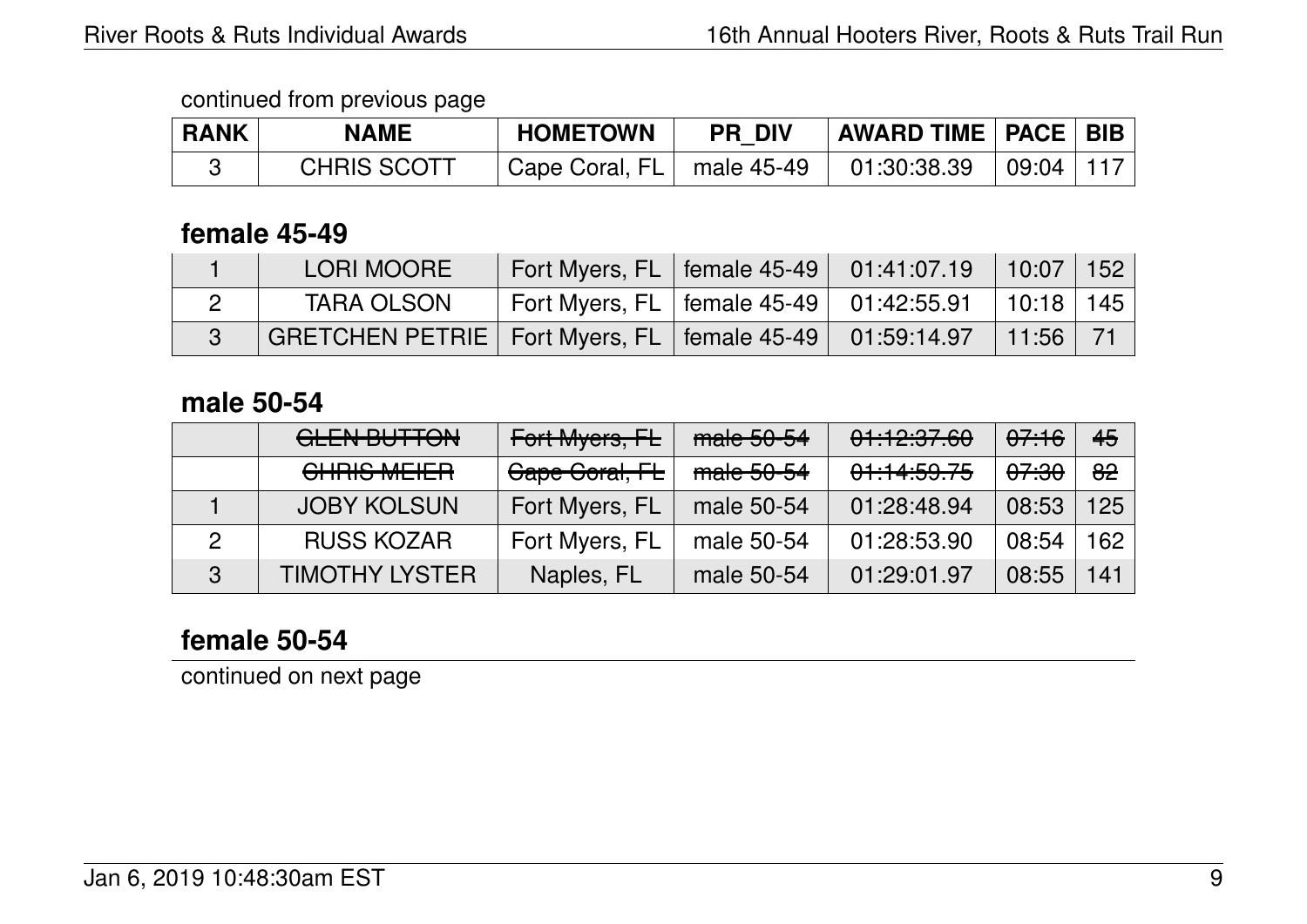| <b>RANK</b> | <b>NAME</b>                                               | <b>HOMETOWN</b> | <b>PR DIV</b> | <b>AWARD TIME   PACE</b>                 |                  | <b>BIB</b>     |
|-------------|-----------------------------------------------------------|-----------------|---------------|------------------------------------------|------------------|----------------|
|             | <b>CLIEDI WEINICTEINI</b><br><b>OTILITII VYLIIVOTLIIV</b> | Sarasota, FL    | female 50-54  | <u>םם חם פחידם</u><br><u>UT.UU.CU.UU</u> | 09:21            | $\frac{1}{25}$ |
|             | <b>LISA ROETH</b>                                         | Fort Myers, FL  | female 50-54  | 0.11011000<br><del>01.40.12.30</del>     | <del>10:02</del> | $+46$          |
|             | <b>HEIDI TALBOTT</b>                                      | Cape Coral, FL  | female 50-54  | 01:51:23.40                              | 11:09            | 25             |
| 2           | <b>LOUANN JESSUP</b>                                      | Palmetto, FL    | female 50-54  | 01:53:03.92                              | 11:19            | 51             |
| 3           | <b>KATHERINE KINROSS</b>                                  | Fort Myers, FL  | female 50-54  | 01:57:26.36                              | 11:45            | 10             |

#### **male 55-59**

|               | DODEDT VOLINENI<br><b>NUPLIT NUMBER</b>  | Sarasota, FL   | male 55-59 | 01:19:50.47                         | <del>08:00</del> | $\frac{1}{24}$ |
|---------------|------------------------------------------|----------------|------------|-------------------------------------|------------------|----------------|
|               | <b>JOHN GERVASE</b>                      | Fort Myers, FL | male 55-59 | 0.1000000<br><u>UT.CC.UU.JU</u>     | <del>08:13</del> | $+6+$          |
|               | MICULATI DDAVA<br><b>MIDITALL DITAVO</b> | Fort Myers, FL | male 55-59 | 0.10000004<br><b>UT. LU. UL. UT</b> | <del>08:19</del> | $\theta\theta$ |
|               | <b>CHARLIE MOORE</b>                     | Fort Myers, FL | male 55-59 | 01:33:38.87                         | 09:22            | 81             |
| $\mathcal{P}$ | <b>MASON GRAHAM</b>                      | Fort Myers, FL | male 55-59 | 01:40:07.87                         | 10:01            | 69             |
| 3             | <b>MARK ALLEN</b>                        | Fort Myers, FL | male 55-59 | 01:41:19.79                         | 10:08            | 59             |

## **female 55-59**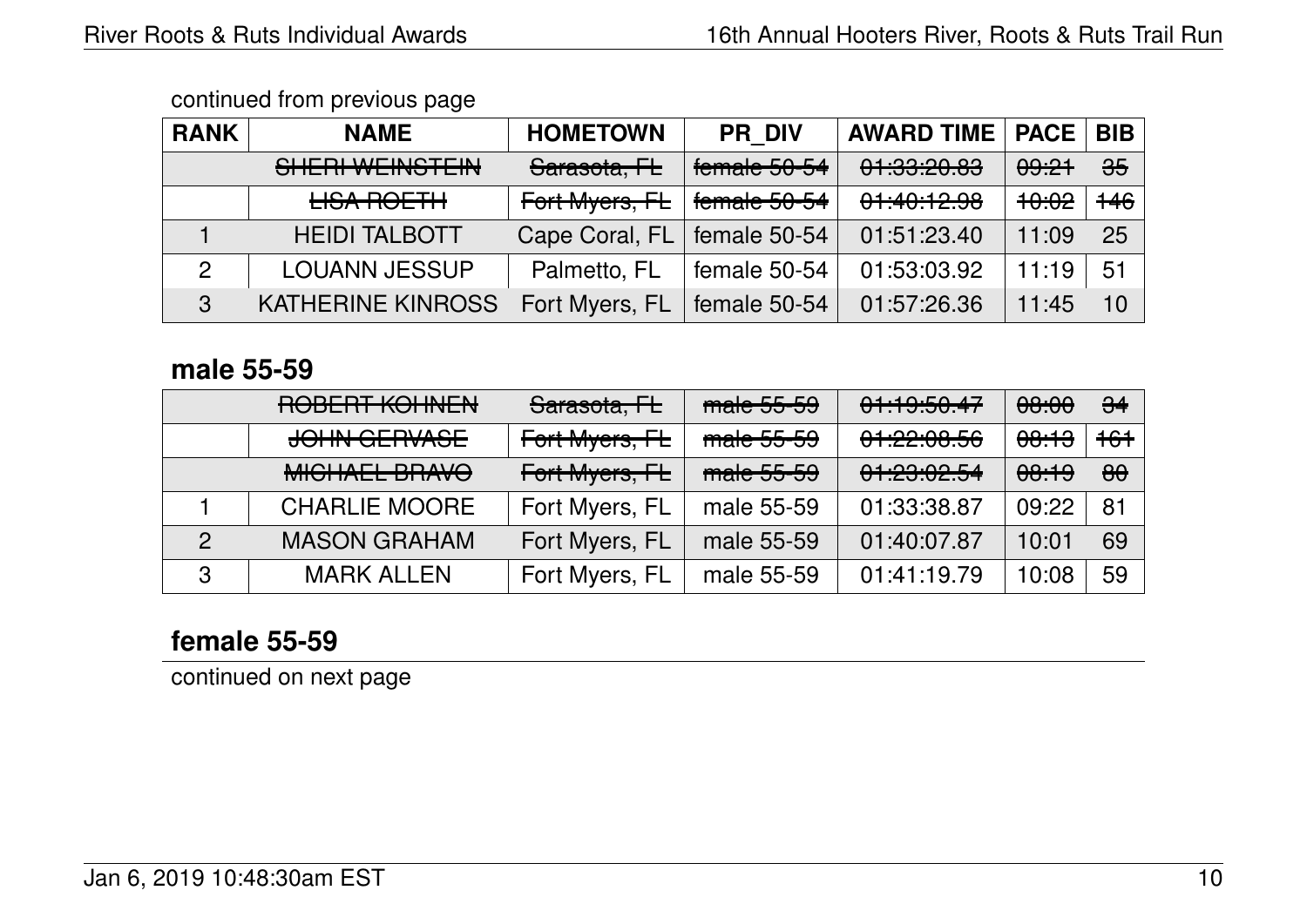| <b>RANK</b>    | <b>NAME</b>                                               | <b>HOMETOWN</b>      | <b>PR DIV</b>                         | <b>AWARD TIME</b>                   | <b>PACE</b>      | <b>BIB</b> |
|----------------|-----------------------------------------------------------|----------------------|---------------------------------------|-------------------------------------|------------------|------------|
|                | MELONI IMICOM<br><b>MELOPT JANJON</b>                     | Saint Petersburg, FL | $f$ amala $FE$ $EQ$<br>TUTTIQIU JJ-JJ | 0.1.05,005E<br><del>un.uu.uu</del>  | <del>09:31</del> | 26         |
|                | <u>CLIZI DEINILIEIMED</u><br><u>JUZITILIINI ILIIVILII</u> | Fort Myers, FL       | female 55-59                          | 0.100, 1000<br><del>un.uu.nuu</del> | <del>09:38</del> | $\theta$ 5 |
|                | <b>MADV O'DDILNI</b><br><b>MATTLO DETENT</b>              | Saint Paul, MN       | female 55-59                          | 0.100502<br><del>01.03.00.07</del>  | <del>10:00</del> | 29         |
|                | <b>O. FUENTES</b>                                         | Cape Coral, FL       | female 55-59                          | 01:48:29.05                         | 10:51            | 63         |
| $\overline{2}$ | <b>KIM TENDRICH</b>                                       | Boynton Beach, FL    | female 55-59                          | 01:58:05.52                         | 11:49            | 38         |
| 3              | <b>MICKEY MILLER</b>                                      | Fort Myers, FL       | female 55-59                          | 01:58:38.35                         | 11:52            | 56         |

# **male 60-64**

|   | ANDDEAC DOFIIM<br><b>ANDITLAY DULLINI</b>                   | Cape Coral, FL | male 60-64 | 0.10000004<br><b>VT.44.40.JT</b>             | 08:15            | <del>155</del> |
|---|-------------------------------------------------------------|----------------|------------|----------------------------------------------|------------------|----------------|
|   | <b>LARRY BLACK</b>                                          | Fort Myers, FL | male 60-64 | <u>01.00.10 EZ</u><br><del>01.20.40.07</del> | <del>08:23</del> | <del>83</del>  |
|   | <b>JEFFREY WINGENROTH</b>                                   | Fort Myers, FL | male 60-64 | 0.100(10,0)<br><del>01.00.42.32</del>        | <del>09:41</del> | <del>143</del> |
|   | <u>CTEVENLODIECT</u><br>$\sigma$ is the vertice of $\sigma$ | Fort Myers, FL | male 60-64 | 0.1100001<br><del>ᠧᠷᡡᠷᡆ</del> ᡳᡵ᠇ᠣ           | <del>10:22</del> | <del>113</del> |
|   | <b>DUANE RICE</b>                                           | Fort Myers, FL | male 60-64 | 01:57:50.45                                  | 11:48            | 134            |
| 2 | <b>MANUEL MORENO</b>                                        | Naples, FL     | male 60-64 | 01:58:29.44                                  | 11:51            | 126            |
| 3 | <b>MIKE GRCIA</b>                                           | Arcadia, FL    | male 60-64 | 02:40:46.19                                  | 16:05            | 154            |